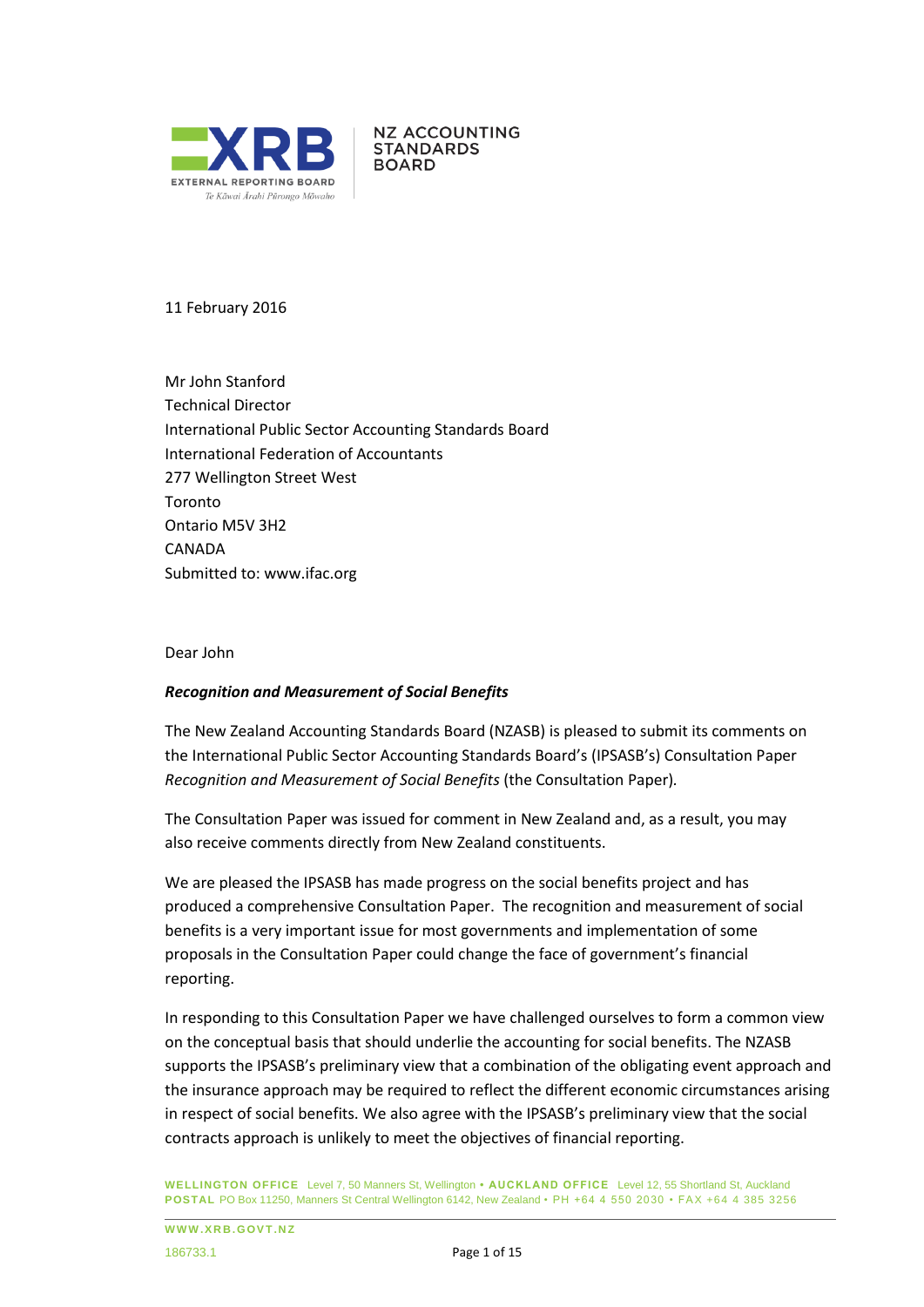The basis for the recognition of social benefits should remain consistent with the Conceptual Framework definition of a liability; therefore, social benefits should only be recognised for present obligations arising from a past event. Identifying the relevant past event is critical to determining the point in time when a present obligation arises and the nature/extent of that obligation. We therefore strongly encourage the IPSASB to consider carefully the boundary between a present obligation and a future obligation when developing the standard on the recognition of social benefits.

We note that the application of the obligating event approach and the insurance approach to social benefits could lead to governments recognising large liabilities in their financial statements (that is, where they have determined they have a present obligation for future payments of social benefits).

Notwithstanding our support for consistency with the Conceptual Framework definition of a liability, we would have concerns about the usefulness of financial statements that are dominated by large liabilities for present obligations of estimated future payments of social benefits without any disclosure or consideration of the way in which those liabilities will be funded. The Conceptual Framework would not allow for the recognition of an asset representing a government's right to raise future revenues in the form of taxes, because this would require accounting for a future event. It is our view that providing information on social benefit liabilities alone, without corresponding information about how they will be funded, would not provide useful information to users of financial statements and would not meet the objectives of financial reporting.

Therefore, whilst we accept that applying the definitions of elements and the recognition criteria in the Conceptual Framework may lead to the recognition of present obligations for future social benefit payments at an earlier point than is current practice for most governments, any accounting requirements should be developed with reference to the entire Conceptual Framework – not just the sections on elements. In our view it is also essential that we consider the objectives of General Purpose Financial Reporting (GPFR) and its inherent limitations.

The Conceptual Framework for GPFR is intended to provide information about past events and transactions that have occurred and their impact on an entity's financial position from year to year. GPFR is not intended to meet the needs of users who require information in relation to the long term impact of events and transactions that have yet to occur and users may need to look to other sources for information on such events and transactions. The IPSASB will need to consider the most appropriate form to report long-term social benefit information. We do not consider GPFR should provide information on both present and future obligations. We note the usefulness of long term fiscal sustainability reporting in providing comprehensive information on the impact of current policies on future fiscal position and developing policy responses to fiscal issues.

Our responses to the Specific Matters for Comment are set out in the Appendix to this letter. If you have any queries or require clarification of any matters in this letter, please contact Lisa Kelsey [\(lisa.kelsey@xrb.govt.nz\)](mailto:lisa.kelsey@xrb.govt.nz) or me.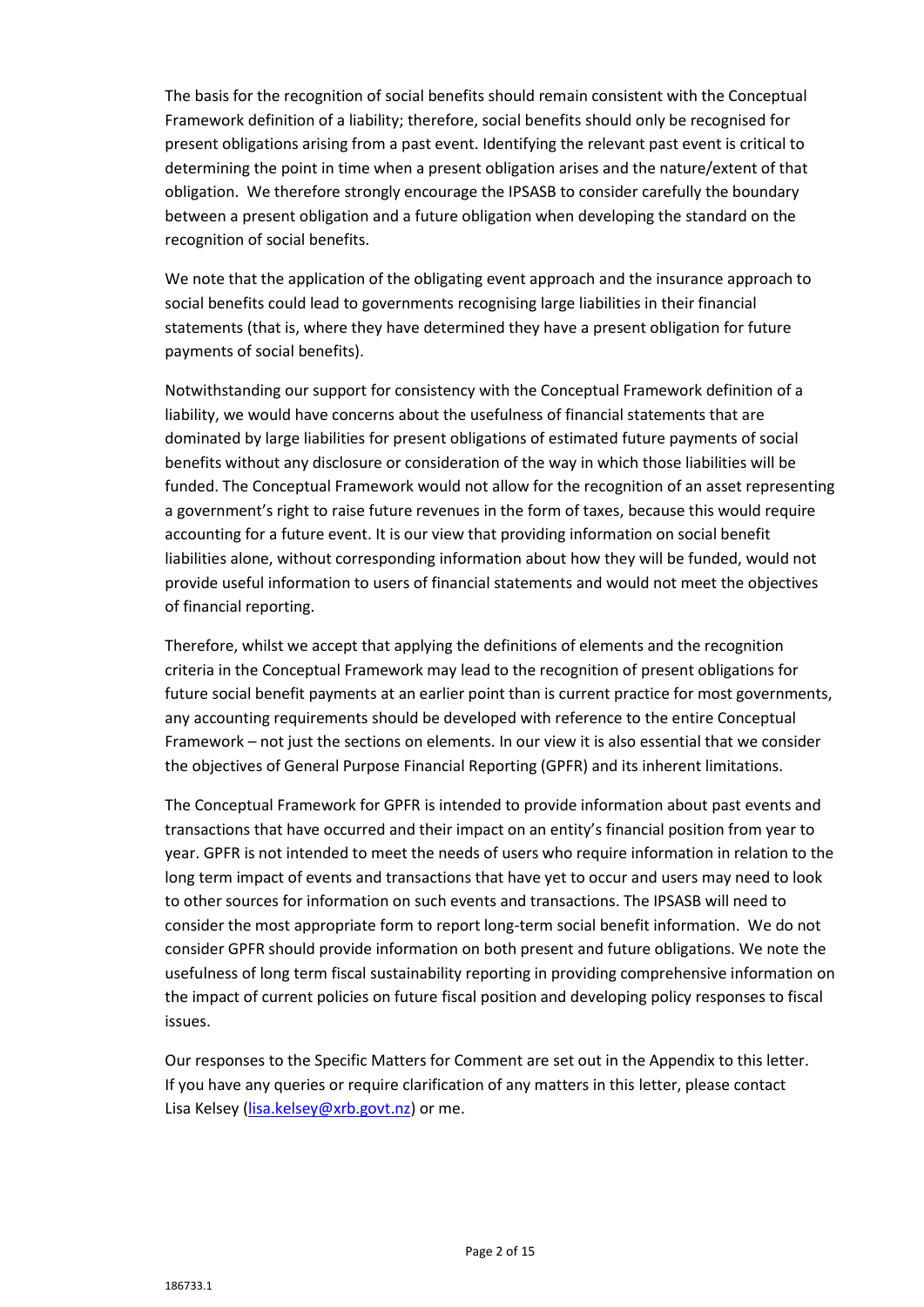Yours sincerely

KubulyCole

Kimberley Crook

**Chair – New Zealand Accounting Standards Board**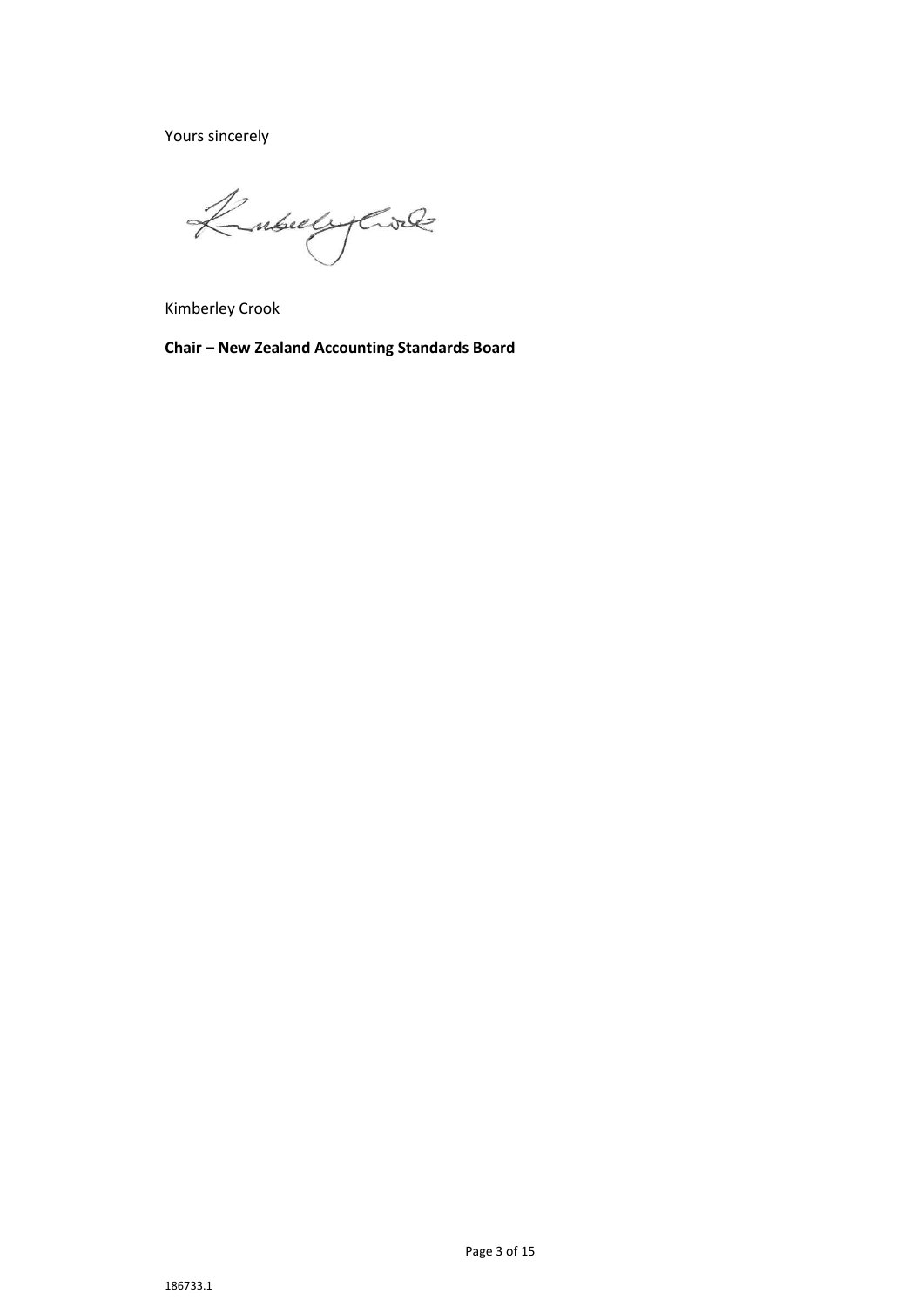## **APPENDIX**

### **Response to Specific Matters for Comment**

### **Specific Matter for Comment 1 (following paragraph 2.50)**

In your view:

- (a) Is the scope of this CP (i.e., excluding other transfers in kind, collective goods and services, and transactions covered in other IPSASs) appropriate?
- (b) Do the definitions in Preliminary View 1 provide an appropriate basis for an IPSAS on social benefits?

Please explain the reasons for your views.

### Specific Matter for Comment 1(a)

The scope of benefits considered in the Consultation Paper is narrower than the previous consultation paper and exposure draft. Although this has made it easier for the IPSASB to focus on a specific set of social benefits and has made the project more manageable, it also creates boundary issues, especially with the non-exchange expenses project. The boundary is important if there is different accounting between social benefits and non-exchange expenses.

The accounting treatment should be consistent for similar transactions and events, irrespective of the project in which the IPSASB has chosen to consider the transaction or event. Given the desirability of consistent accounting for similar types of benefits (regardless of whether they address a social risk) it might have been better to deal with all non-exchange expenses in one project. For example, social benefits in kind and other transfers in kind give rise to the same issues. The scope of the Consultation Paper creates an artificial boundary between social benefits and non-exchange expenses. We encourage the IPSASB to monitor the direction of these two projects so that there is consistent accounting where appropriate.

In order to engage with the proposals in the Consultation Paper, we have applied the Consultation Paper's proposed scope and definition to social benefits in New Zealand. We used the Government Finance Statistics classifications for social benefits in New Zealand to guide this process. Nonetheless, we have found distinguishing between social benefits, as defined in the Consultation Paper, and other non-exchange expenses quite difficult in practice. It has been hard to differentiate expenses within the scope of this project from expenses associated with other ongoing activities of the government such as education, housing etc.

The Consultation Paper (paragraph 2.28) notes that the universal provision of services such as education and health is considered to be an ongoing activity of the government. In the System of National Accounts, providing these services does not give rise to an obligation prior to the delivery of services. This is an interesting concept as a primary purpose of the government is the provision of cash, goods and services for community and social benefit. We don't recognise liabilities for future obligations for ongoing activities because they are not present obligations. Any proposals to recognise liabilities for social benefit obligations must explain why those obligations are present obligations rather than future obligations. This means that we need to consider what is different about this subset (social benefits) of government promises to households and individuals.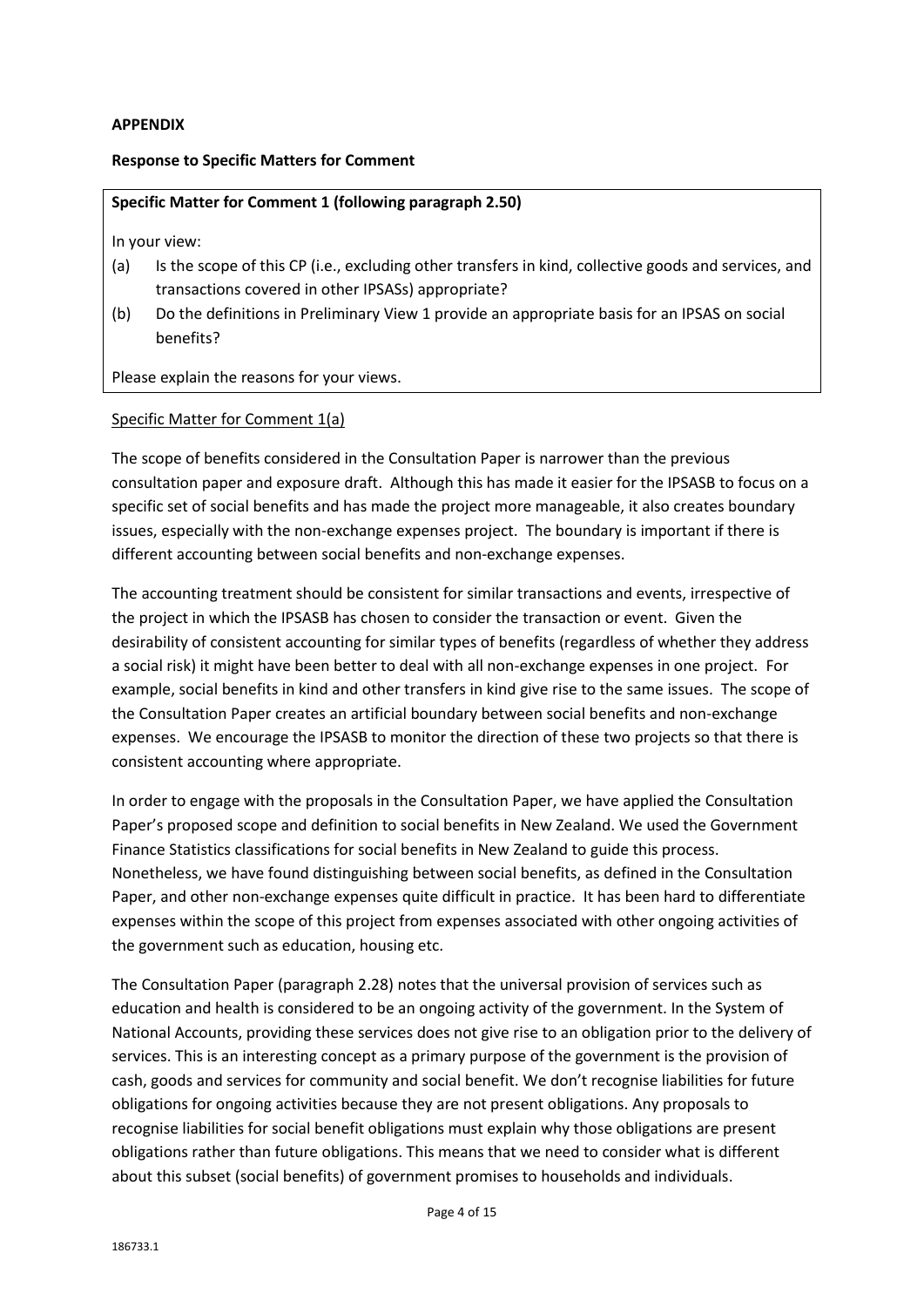We can illustrate some of the difficulties we have experienced in determining what would fall within the scope of the Consultation Paper by looking at New Zealand Superannuation and education. New Zealand Superannuation, which is a benefit provided to people aged 65 and over, falls within the scope of the Consultation Paper. By contrast, free education for children aged between 6 to 16 is outside the scope of the Consultation Paper. However, both New Zealand Superannuation and free education provide support to individuals so that they can either buy essential services, or receive essential services. We are not sure of the merits of considering these two form of assistance separately.

The Consultation Paper (paragraph 2.27) notes that the System of National Accounts identifies different categories of social benefits with potentially different economic consequences for a public sector entity. The Consultation Paper explains that the differing consequences result in different treatment within the System of National Accounts, and might justify different accounting requirements with a future IPSAS. The Consultation Paper further discusses this in paragraph 2.29 where it considers it possible that different factors may arise in the recognition and measurement of transactions that address specific social risks and those transactions that do not. Although we understand that using the Government Finance Statistics definition of a social benefit has made it easier for the IPSASB to identify a specific group of benefits for consideration in this project, we do not think that this should be used to justify different recognition and measurement requirements for transfers in kind which may be very similar in nature.

# Specific Matter for Comment 1(b)

The definitions used in the Consultation Paper come from the System of National Accounts and Government Finance Statistics. Some constituents will not be familiar with the statistical definitions and classifications. Therefore, we would suggest that guidance on the definitions and classifications would be required in a standard. In particular, we think that more guidance would be required on "an event or circumstances that may adversely affect the welfare…". As we have noted above, we found it difficult to apply the definitions in practice.

# **Specific Matter for Comment 2 (following paragraph 3.4)**

- (a) Based on your review of Chapters 4 to 6, which approach or approaches do you support?
	- (i) The obligating event approach;
	- (ii) The social contract approach; and
	- (iii) The insurance approach.

Please provide reasons for your views, including the conceptual merits and weaknesses of each option; the extent to which each option addresses the objectives of financial reporting; and how the different options might provide useful information about the different types of social benefit.

(b) Are you aware of any additional approaches to accounting for social benefits that the IPSASB should consider in developing an IPSAS? If yes, please describe such approach(es) and explain the strengths and weaknesses of each.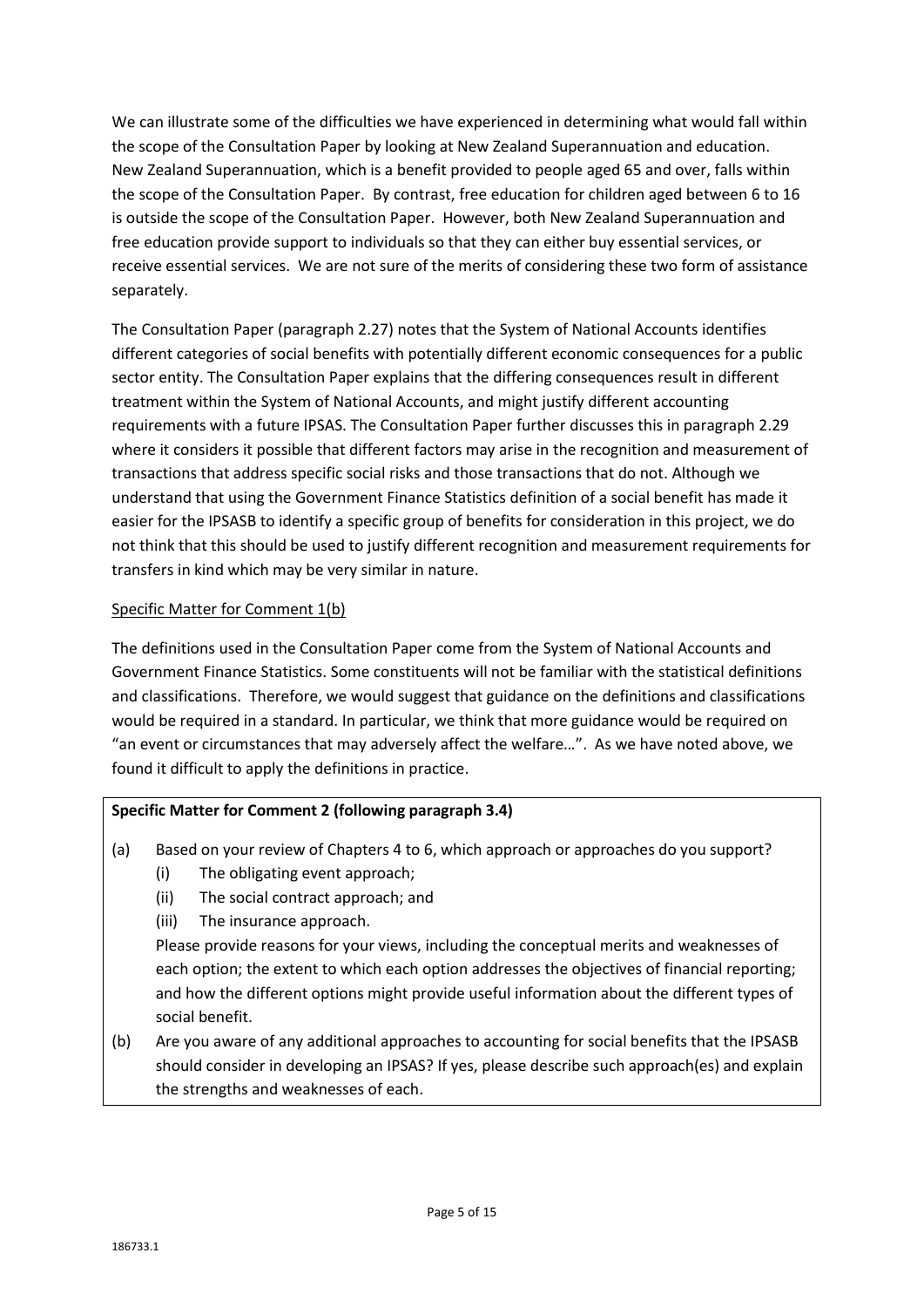## Specific Matter for Comment 2(a)

### *General comments*

We support the IPSASB's preliminary view that a combination of the obligating event approach and the insurance approach may be required to reflect the different economic circumstances arising in respect of social benefits when there is a present obligation and not for future obligations. We consider that the nature of the government's promise in relation to a social benefit can help determine the suitability of an approach and the recognition point within that approach. For example, in relation to the larger social benefits in New Zealand:

- (a) Accident Compensation Corporation (ACC), the promise is for the full life of the claim;
- (b) Unemployment benefit, the promise is either for a year (the next revalidation point) or in the longer term until the individual finds a job; and
- (c) New Zealand Superannuation, the promise is for the whole of the person's retirement from age 65 onwards.

# *Obligating event approach*

We support the obligating event approach for the recognition and measurement of social benefits. In terms of New Zealand social benefits, we can identify benefits where we consider that there is an obligating event that creates a present obligation for the future payments of social benefits. For example, in the case of New Zealand Superannuation (NZ Super), the New Zealand government has indicated that it will accept the responsibility of paying NZ Super from the time that the individual is 65 years old, for the rest of their life. Legislation establishing an entitlement to NZ Super and the eligibility criteria is in place. In addition, based on the current political environment and current policy in New Zealand, individuals are likely to have a valid expectation that, when they reach the age of 65, they will receive NZ Super for the rest of their life.

In this example it is possible to conclude that the government has a present obligation (at least once the individual reaches 65) for all NZ Super benefits to be provided to the individual in future periods. We note that there are differing rationales for arriving at this point, which we discuss further below.

We accept that applying the definitions of elements and the recognition criteria in the Conceptual Framework could lead to the recognition of a liability for all future NZ Super payments to individuals from the age of 65. This would result in the recognition of a substantial liability (based on actuarial calculations and assumptions) in the financial statements. Some would argue that this information is useful to users of financial statements as it shows clearly the obligations of the government. The counter argument to this is that reporting large liabilities without the corresponding information on how these large liabilities are to be funded is of limited use to the users of financial statements and does not meet the objective of financial reporting.

The proposals in the Consultation Paper focus on one part of the puzzle, the outflows. The picture is incomplete without the inflows as well. Comprehensive information about future inflows and outflows is provided in long term fiscal reports, as described in RPG 1 *Reporting on the Long-Term Sustainability of an Entity's Finances*. Long term fiscal sustainability reporting is a very important tool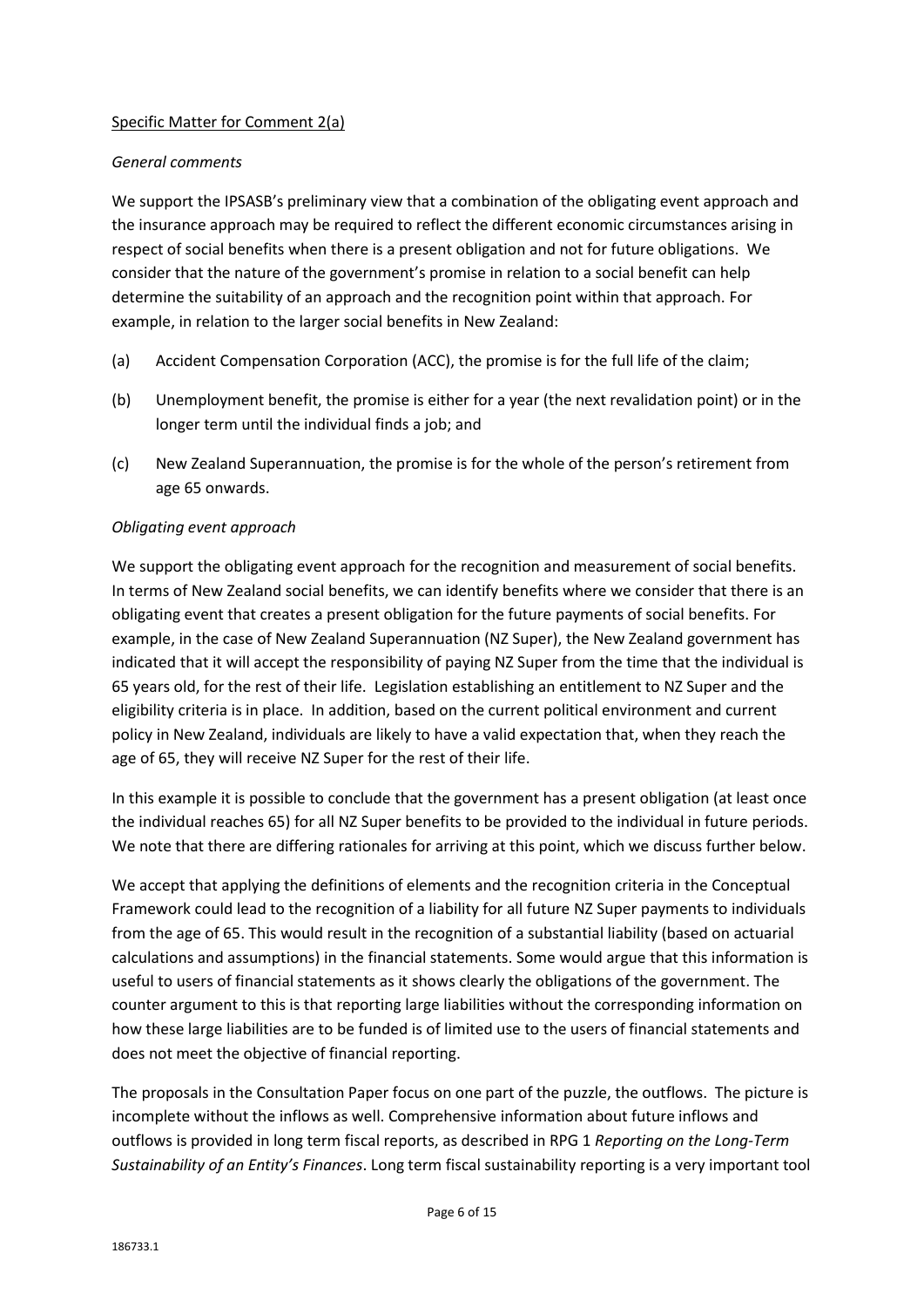and the most appropriate way of providing comprehensive information on the impact of current policies on future fiscal position and developing policy responses to fiscal issues. A number of jurisdictions (Australia, Canada, Denmark, Germany, New Zealand, Norway, Sweden, Switzerland, UK and USA) provide these reports, some because they have a statutory requirement to do so and others on a voluntary basis.<sup>1</sup> Given the importance of this information, and the need for balanced information about inflows and outflows, we would encourage the IPSASB to think about both sides of the picture before finalising any standards-level requirements. We would also encourage the IPSASB to continue to promote the importance of long-term fiscal reporting and, in the longer term, to reconsider whether the requirements in RPG 1 should be incorporated in a standard.

In preparing our response to this Consultation Paper we have reflected on the ways in which various types of information about social benefit obligations is used in New Zealand, and whether such information should be included in general purpose financial reports. As a starting point we acknowledge the importance and usefulness of information about social benefit obligations. Certain government departments in New Zealand (for example, the Ministry of Social Development<sup>2</sup>) use actuarial based information of estimated future liabilities as a management tool to ascertain if policy decisions and reforms are working. The information used by the Ministry of Social Development is based on those assumptions that provide the most useful information to the Ministry – these differ from the assumptions that are used in the governments long-term fiscal reporting. Although we acknowledge the importance of such information for policy making and planning, we note that it is tailored to meet the needs of particular users, and we would caution against assuming that it is also relevant to users of GPFR. If the IPSASB were to require more widespread recognition of lifetime payments of social benefits, this could result in the recognition of substantial liabilities in the financial statements. As we are aware from our current reporting of ACC liabilities, such liabilities are sensitive to assumptions and small changes in assumptions can lead to large changes in the amounts reported. The IPSASB would need to carefully consider the usefulness of reporting such large liabilities and the impact of changes in assumptions on reported performance for users of GPFR.

# *Social contracts approach*

We do not support the IPSASB further developing the social contracts approach and agree this approach is not supported by the Conceptual Framework. However, we note that some of the ideas in this approach can be helpful when considering when obligations arise or when obligations should be recognised. For example, the concept of an executory contract can be useful in explaining the relationship between a government that provides social benefits and the expectation that individuals or households will contribute taxes and other sources of finance to support that system of social benefits.

We agree that there would be practical difficulties in applying the social benefits approach (and, in particular, in applying the pure executory contracts model). Some of these difficulties are:

<sup>1</sup> <sup>1</sup> Office of the Auditor General British Columbia. (June 2015) *Monitoring Fiscal Sustainability*.

<sup>&</sup>lt;sup>2</sup> Public sector entity responsible for administering social development, senior citizens and veterans' affairs.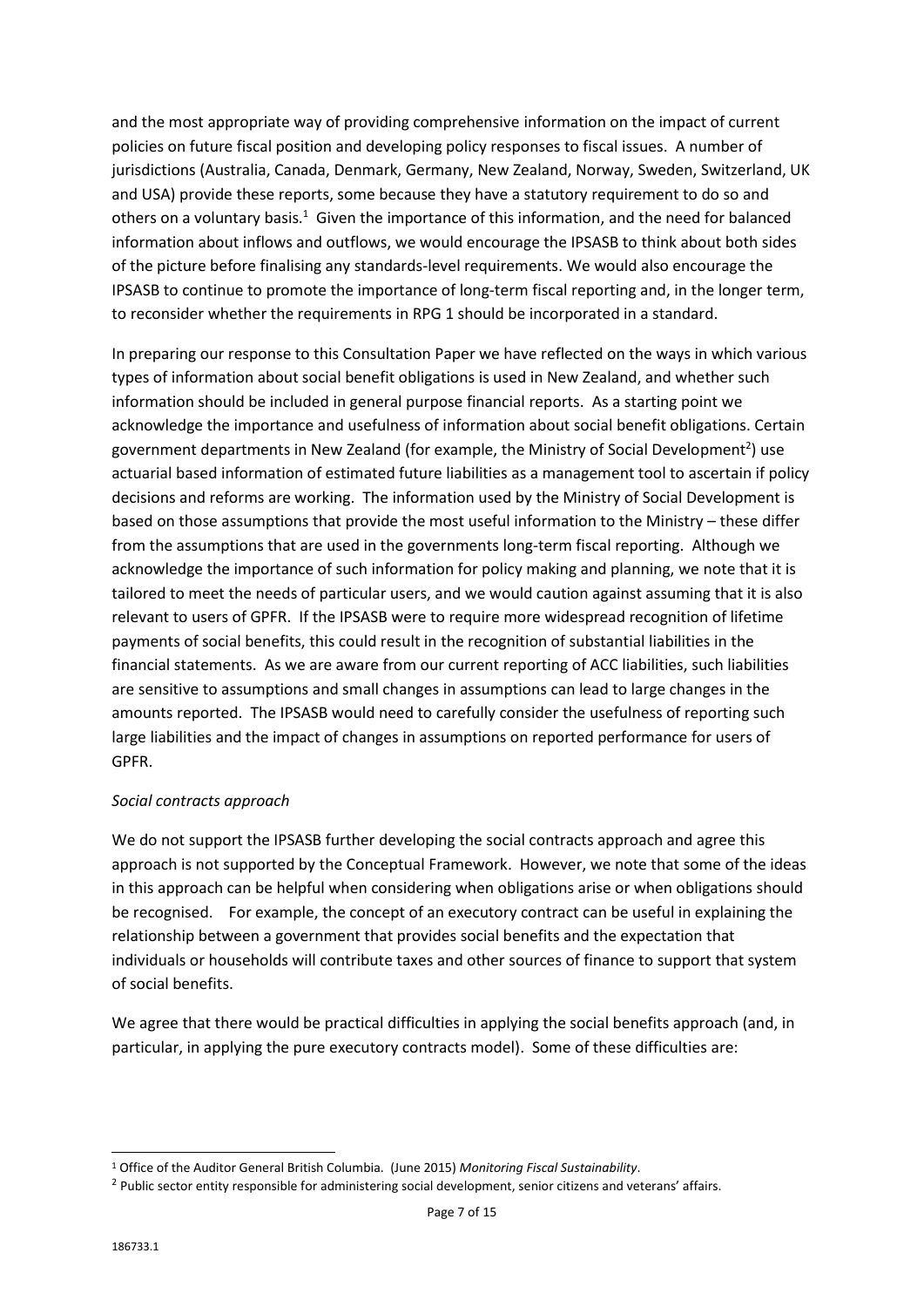- Identifying the counterparty to the executory contract. Whilst individuals may receive social benefits, corporate entities may never receive any social benefits in return for their contributions; and
- Whether a "contract" is onerous at the time that the benefit is approved or payable, as the individual could still be regarded as performing their part of the agreement by contributing taxes.

## *Insurance approach*

We support the insurance approach for insurance type social benefits (contributory and coverage period type schemes). In New Zealand, the Accident Compensation Corporation applies an insurance accounting approach to its social security scheme. We are happy to provide further details of how the scheme works and the accounting for the scheme if this would assist the IPSASB.

We agree with the IPSASB's view that the insurance approach may be appropriate where there are significant cash contributions in respect of a scheme, and these can be reliably measured.

## Specific Matter for Comment 2(b)

We are not aware of any other approaches to accounting for social benefits.

## **Specific Matter for Comment 3 (following paragraph 3.4)**

Having reviewed the three options in Chapters 4 to 6, are you aware of any social benefits transactions that have not been discussed in the CP, and which could not be addressed by one or more of the options set out in the CP?

If so, please provide details of the social benefit transactions you have identified and explain why the options set out in the CP do not adequately cover these transactions.

We have not identified any other social benefits transactions that have not been discussed in the Consultation Paper. Although, as noted in our response to Specific Matter for Comment 1, we think the definition of social benefits proposed by the IPSASB runs the risk of creating artificial distinctions between what are essentially similar benefits (for example, social benefits in kind and other transfers in kind are effectively the same).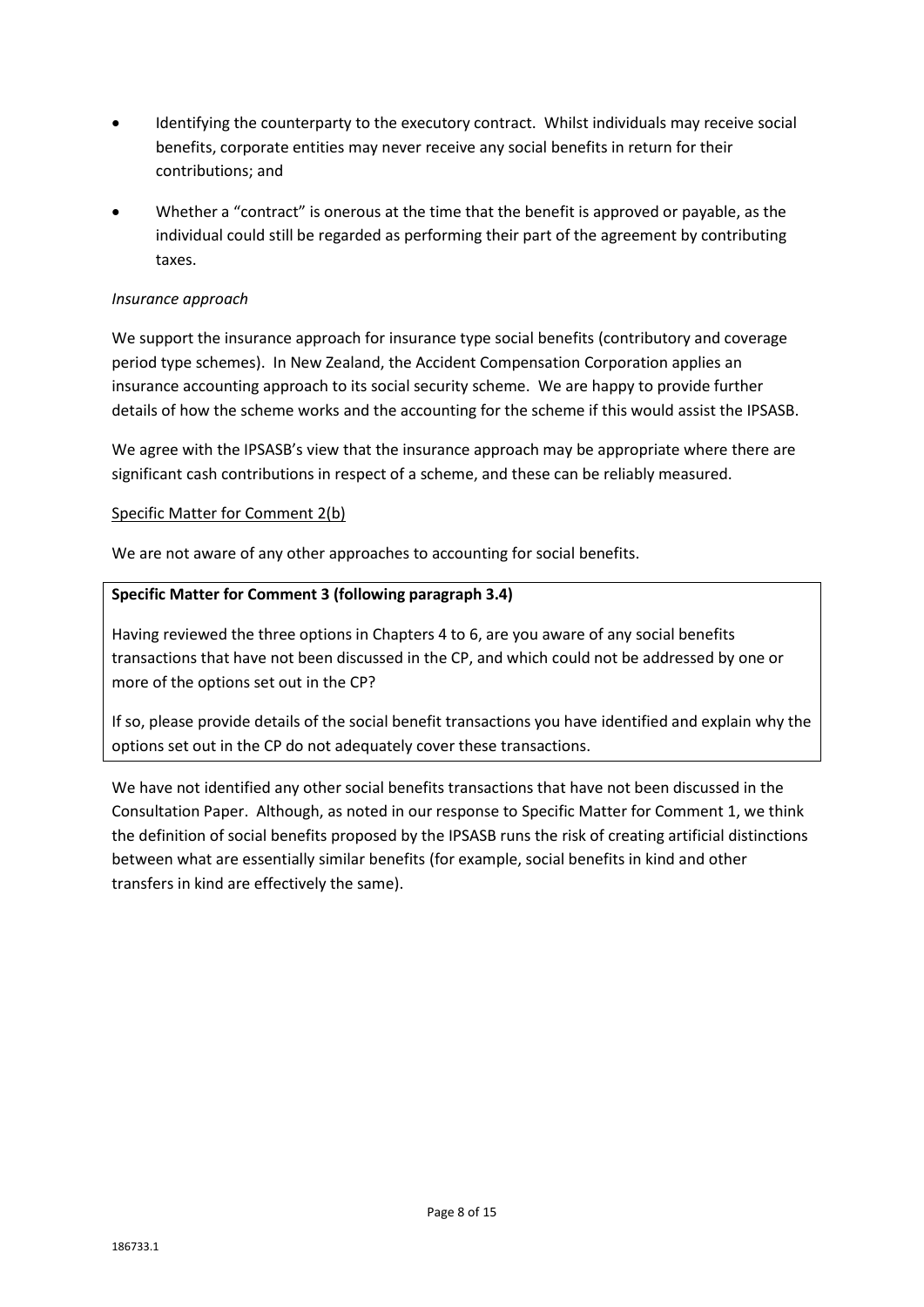## **Specific Matter for Comment 4 (following paragraph 4.69)**

In your view, at what point should a future IPSAS specify that an obligating event arises under the obligating event approach? Is this when:

- (a) Key participatory events have occurred;
- (b) Threshold eligibility criteria have been satisfied;
- (c) The eligibility criteria to receive the next benefit have been satisfied;
- (d) A claim has been approved;
- (e) A claim is enforceable; or
- (f) At some other point.

In coming to this conclusion, please explain what you consider to be the relative strengths and weaknesses of each view discussed in this chapter.

If, in your view, a future IPSAS should consider that an obligating event can arise at different points depending on the nature of the social benefit or the legal framework under which the benefit arises, please provide details.

Please explain the reasons for your views.

The point at which an obligating event arises depends on the particular benefit and whether it meets the objectives of financial reporting and QCs (mainly relevance, faithful representation and understandability). The nature of the government's promise differs between benefits. In our view, for some benefits, the obligating event is likely to occur at the "threshold eligibility criteria have been satisfied point". We have given examples of differing types of social benefit "promises" in our response to Specific Matter for Comment 2(a). Our comments on the possible points at which an obligating event might occur are noted below.

### *(a) Key participatory events have occurred*

We consider that the argument that a present obligation arises as key participatory events occur has some conceptual merit but we also consider that this approach would be difficult to apply. We consider that there are stronger arguments for using point (b) as the obligating event for certain social benefits. Nevertheless, we have considered how sub-option (a) could be applied to NZ Super.

Depending on the nature of the benefit, a present obligation may arise from point (a). For example, with NZ Super, possible key participatory events include when the individual starts working or before the individual reaches the age of 65 and certainly no later than the age of 65. In considering whether a present obligation arises at these points in time, some note that the government's power to amend or repeal legislation before or after the individual becomes entitled to receive NZ Super is not a relevant factor. This is based on the discussion of legal obligations in paragraphs 5.20-5.22 of the Conceptual Framework, whereby sovereign power to make, amend and repeal legal provisions is not a rationale for concluding that an obligation does not meet the definition of a liability.

In addition, even if it is not accepted that the existence of current legislation creates a legally binding obligation, an alternative argument that arrives at a similar conclusion is that a present obligation arises as a consequence of government policy in New Zealand indicating that it has accepted certain responsibilities and the past history of governments in New Zealand, where there has been a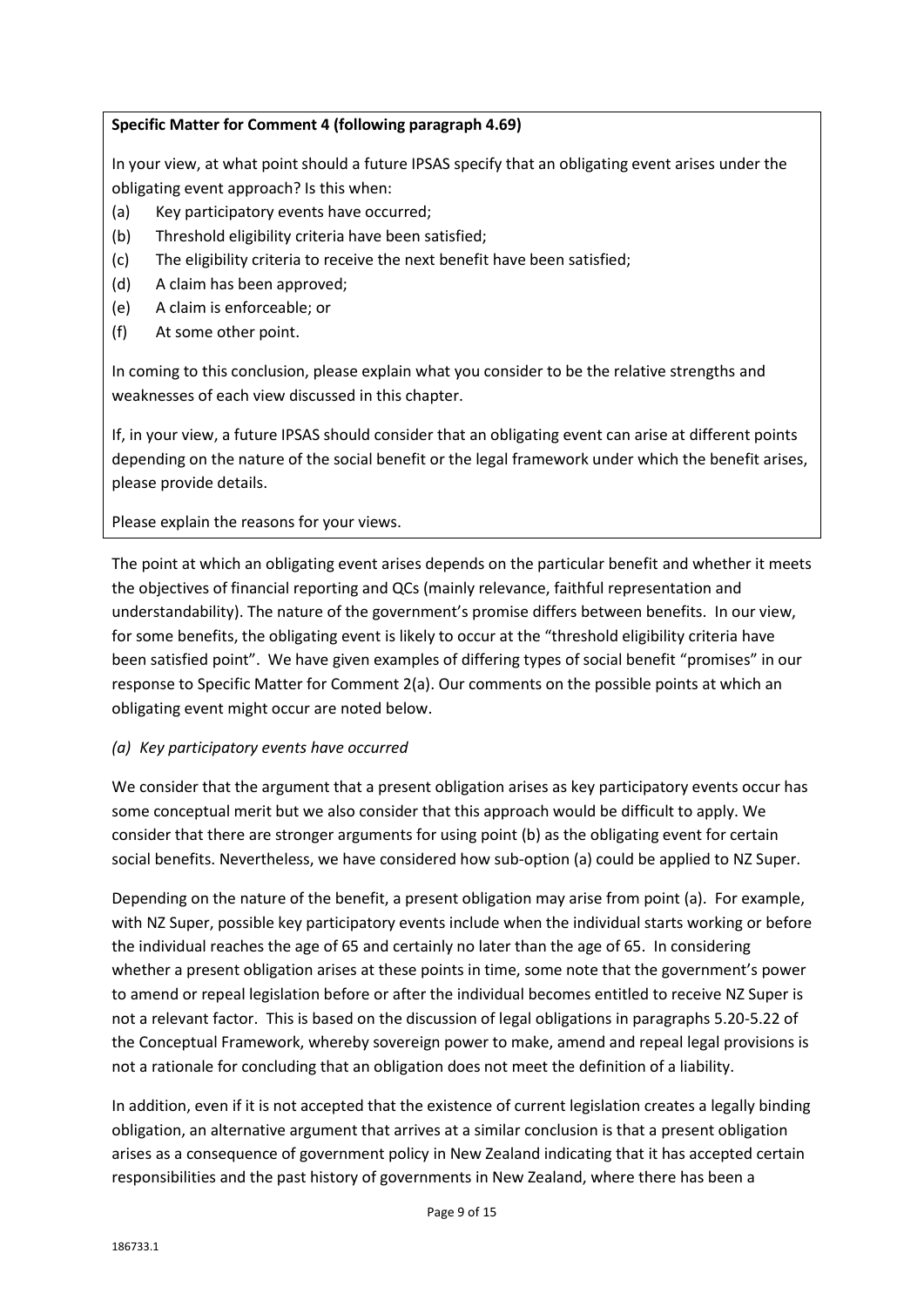reluctance to change the benefit to individuals who are close to or over the age of 65. Some argue that, as a consequence, individuals have a valid expectation of receiving NZ Super, giving the government little or no realistic alternative to avoid an outflow of resources. The individual can have an expectation that they will receive the benefit prior to the age of 65, and, as the individual gets closer to the eligible age of 65 this expectation becomes stronger (subject to the individual continuing to meet the other key criteria). The assessment of the strength of this expectation is highly judgemental and will depend on the circumstances of each individual. For example, if the individual is not wealthy, their reliance on the future benefit is likely to be greater than for an individual that is wealthy. Once the individual reaches the age of 65 (and assuming that the individual continues to meet the other criteria and based on the legal position at the reporting date), there is no further revalidation required. The individual will continue to receive NZ Super as long as they live. Therefore, for these types of benefits, the obligating event could arise when the key participatory events have occurred.

In forming the above views, particularly in cases where a liability is considered to arise before the age of 65, some arguments are based, in part, on comparisons of NZ Super with employee pensions. For example, under IPSAS 25 *Employee Benefits*, a liability for future pension payments is accrued as and when employees provide services, thereby fulfilling their side of the arrangement. Liability recognition is not delayed until the employee reaches retirement age.

Whilst we understand the conceptual arguments made in the Consultation Paper in support of option (a) we believe this option would be difficult to apply in practice. As discussed above, there may be a series of points at which individuals have a valid expectation that they would receive future benefits. Identifying which key participatory events may contribute to the valid expectation may be difficult.

The unit of account is also an important consideration in the recognition of a liability. If the unit of account is an individual, then it would be easier to identify when the key participatory events have occurred. In the case of NZ Super, it is possible to identify individuals who have started work or who are approaching the age of 65. If the unit of account is a collective group, then it is harder to identify when key participatory events have occurred as there will be many individuals in different stages of their life that make up the group. The unit of account also impacts on whether the key participatory events impact on when a present obligation arises or are more relevant for measurement of the liability rather than recognition.

# *(b) Threshold eligibility criteria have been satisfied*

We consider that, for a number of benefits, it may be appropriate to acknowledge the existence of a present obligation from this point. The satisfaction of the threshold eligibility criteria could be regarded as the main past event. If the liability is subject to ongoing eligibility criteria, the NZASB had mixed views on whether this should be regarded as a measurement issue or a recognition issue. A small majority of the NZASB viewed this as a measurement issue. This view is driven by the analogy of employee pensions, liabilities for insurance claims (including insurance claims incurred but not reported) and other factors relating to liability recognition, as discussed in (a) above. For these NZASB members, if the IPSASB concluded that the requirement for the individual to demonstrate that they are eligible (or continue to be eligible) to receive the benefit did impact on recognition (rather than measurement) in the case of social benefits, a rationale would need to be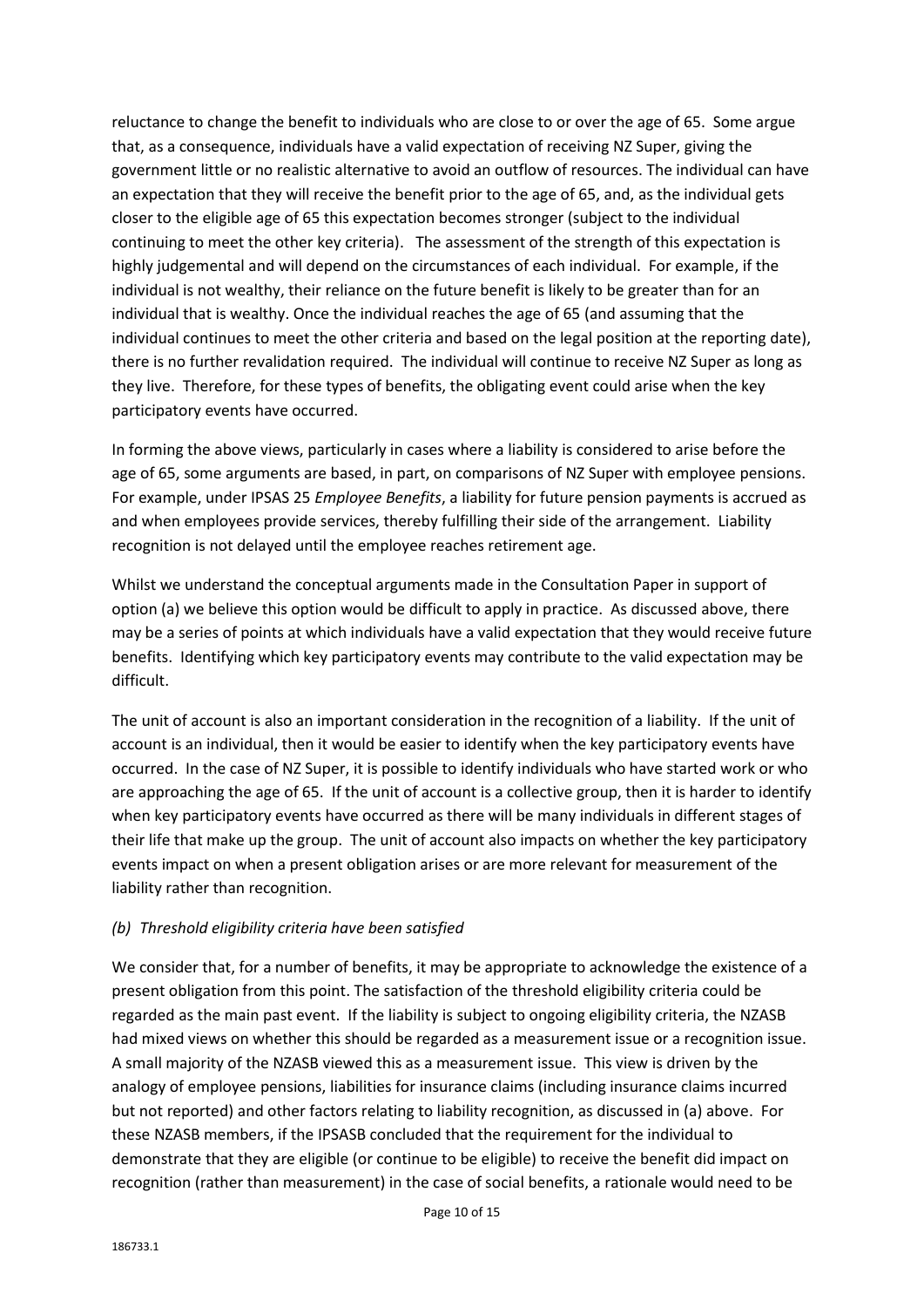developed that distinguished social benefit obligations from obligations for employee pensions, insurance claims and other liabilities in which similar factors are considered to impact on measurement rather than recognition

However, a substantial minority of NZASB members consider that, in the case of social benefits, a requirement for the individual to demonstrate that they are eligible (or continue to be eligible) to receive a benefit impacts on recognition rather than measurement. In their view, the satisfaction of eligibility criteria (both initially and on-going) is an important and necessary step to creating a legally binding obligation on the entity to pay the benefit.

For some benefits, however, there are no revalidation requirements. For example, for particular benefits such as NZ Super, there is a single substantive criterion – reaching the age of 65. In this case we consider that there is a present obligation from this point onwards. As noted above, when the individual reaches the age of 65 and meets the other criteria, there is no further revalidation required other than staying alive. Despite acknowledging that the recognition of a present obligation (for all future benefit payments) from this point may be consistent with the definitions of a liability in the Conceptual Framework, we do have concerns about the implications of this approach for the usefulness of the financial statements as a whole (see our comments in the cover letter and our response to Specific Matter for Comment 2).

# *(c) The eligibility criteria to receive the next benefit have been satisfied*

As discussed in our response to parts (a) and (b) of this Specific Matter for Comment, we consider that, for some benefits, a present obligation could arise at an earlier point than this. In the case of benefits that are subject to revalidation criteria, the NZASB has mixed views, as discussed above.

# *(d) A claim has been approved*

See our response to part (c) of this Specific Matter for Comment. In general, we consider that a present obligation would arise at an earlier point than this.

# *(e) A claim is enforceable*

See our response to part (c) of this Specific Matter for Comment. In general, we consider that a present obligation would arise at an earlier point than this.

# **Specific Matter for Comment 5 (following paragraph 4.76)**

In your view, does an obligating event occur earlier for contributory benefits than non-contributory benefits under the obligating event approach?

Please explain the reasons for your views.

In our view, the way in which a benefit is funded does not change the point at which an obligating event occurs. However, the way in which a benefit is funded may affect what is recognised. For example, there could be a stronger argument for the recognition of constructive obligations in the case of contributory schemes (that is, if an individual has contributed to a scheme then there is likely to be a higher expectation that the government will honour the promise).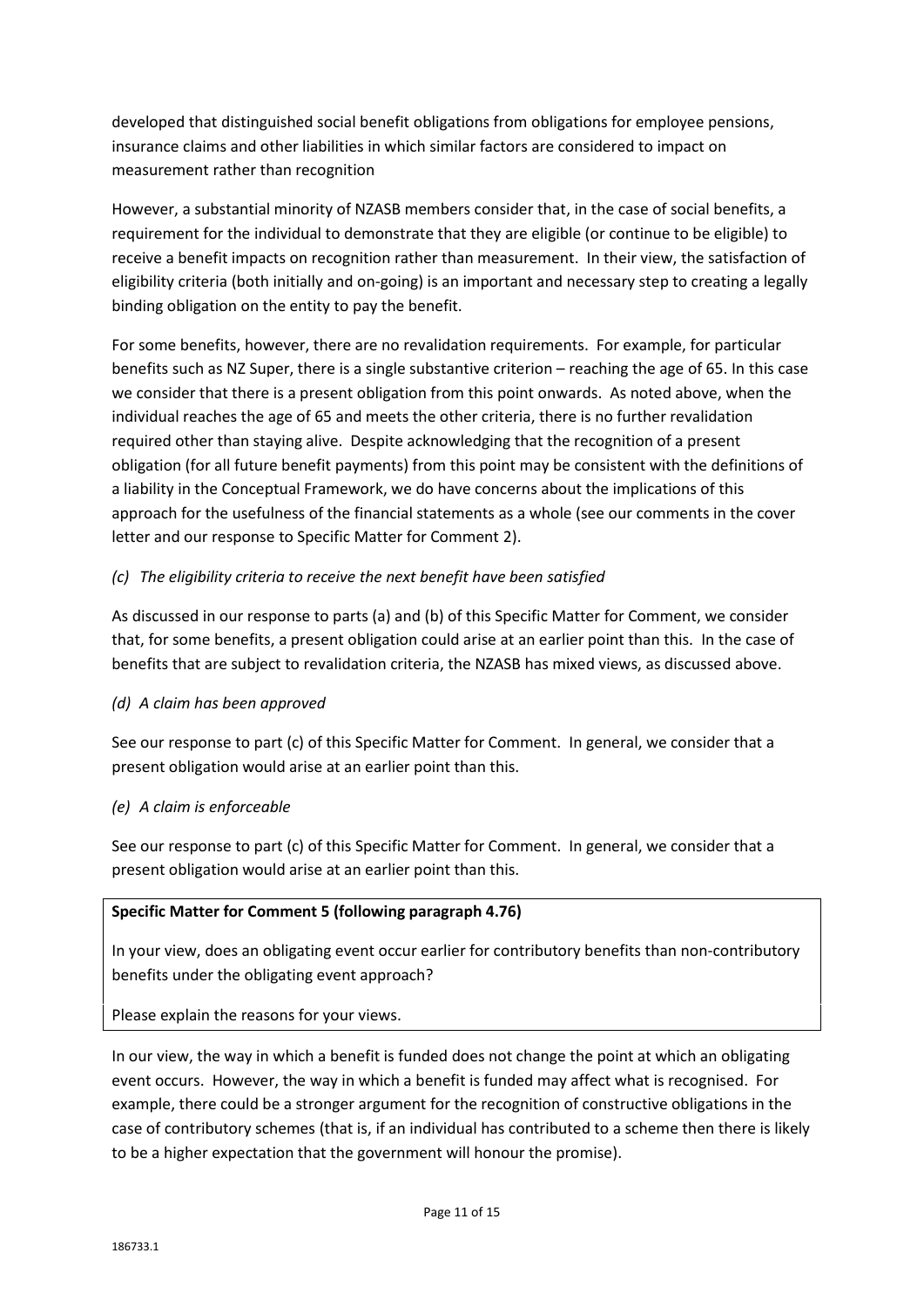# **Specific Matter for Comment 6 (following paragraph 4.80)**

In your view, should a social benefit provided through an exchange transaction be accounted for:

- (a) In accordance with a future IPSAS on social benefits; or
- (b) In accordance with other IPSASs?

Please provide any examples you may have of social benefits arising from exchange transactions.

Please explain the reasons for your views.

In our view, if a social benefit is provided through an exchange transaction, then it should be accounted for under the applicable IPSASs. For example, if an employer pays an insurance premium for an employee then it should account for that benefit in the same way as other employment related expenses.

## **Specific Matter for Comment 7 (following paragraph 4.91)**

In your view, under the obligating event approach, when should scheme assets be included in the presentation of a social benefit scheme:

- (a) In all cases;
- (b) For contributory schemes;
- (c) Never; or
- (d) Another approach (please specify)?

Please explain the reasons for your views.

In our view good disclosure and linkage of scheme assets to scheme liabilities would provide useful information to users, and should be encouraged. We would not however expect a net presentation of these items in the statement of financial position unless the public sector entity is legally prohibited from accessing the assets (which may be a rare occurrence).

### **Specific Matter for Comment 8 (following paragraph 5.38)**

In your view, under the social contract approach, should a public sector entity:

- (a) Recognize an obligation in respect of social benefits at the point at which:
	- (i) A claim becomes enforceable; or
	- (ii) A claim is approved?
- (b) Measure this liability at the cost of fulfilment?

Please explain the reasons for your views.

As noted in our response on Specific Matter for Comment 2, we do not recommend the IPSASB further developing the social contracts approach. We have therefore not responded to this Specific Matter for Comment.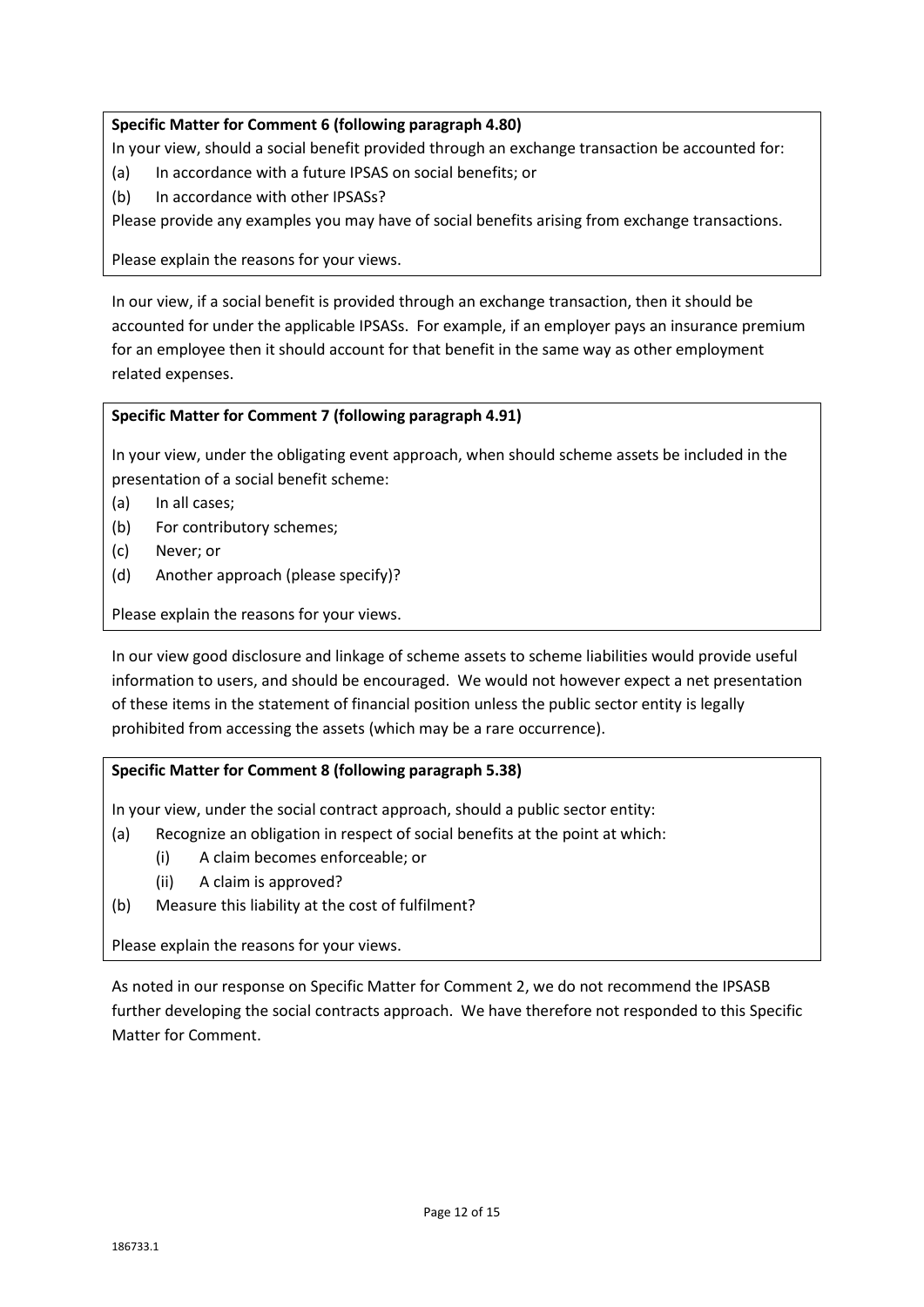## **Specific Matter for Comment 9 (following paragraph 6.24)**

Do you agree with the IPSASB's conclusions about the applicability of the insurance approach?

Please explain the reasons for your views.

We support the IPSASB continuing to explore the insurance approach for contributory and coverage period type schemes. We agree the insurance approach is not appropriate for all social benefits and the IPSASB would also need to consider other approaches. At this stage we have not commented on Specific Matters for Comment 10-15. We note that the IASB is still working on its project to develop a new standard on insurance contracts. We consider that the IASB's work on insurance might assist the IPSASB in further developing an insurance approach for social benefits, and would encourage the IPSASB to wait until the IASB has concluded its work on that project. However, we do acknowledge that not all of the IASB's thinking will necessarily be applicable in a public sector context. When the IPSASB considers the accounting treatment in the IASB's final insurance contracts standard it will need to take into account differences in insurance schemes between the private and the public sectors. For example, there is a view that the inclusion of a risk margin in the calculation of scheme liabilities is not appropriate in the public sector.

We understand the IASB is also considering whether insurance accounting could be useful when thinking about the measurement of pensions. This work may also be of interest to the IPSASB<sup>3</sup>.

## **Specific Matter for Comment 10 (following paragraph 6.35)**

Under the insurance approach, do you agree that where a social security benefit is designed to be fully funded from contributions:

- (a) Any expected surplus should be recognized over the coverage period of the benefit; and
- (b) Any expected deficit should be recognized as an expense on initial recognition?

Please explain the reasons for your views.

As noted in our response on Specific Matter for Comment 9, we have not commented on Specific Matter for Comment 10.

-

<sup>3</sup> ASAF – Research Project: Post-employment benefits. Potential impact of the Agenda Consultation and other IASB projects paper. December 2015. This paper can be accessed at:

[http://www.ifrs.org/Meetings/MeetingDocs/ASAF/2015/December/1512-ASAF-04C-Research-on-post-employment](http://www.ifrs.org/Meetings/MeetingDocs/ASAF/2015/December/1512-ASAF-04C-Research-on-post-employment-benefits.pdf)[benefits.pdf.](http://www.ifrs.org/Meetings/MeetingDocs/ASAF/2015/December/1512-ASAF-04C-Research-on-post-employment-benefits.pdf)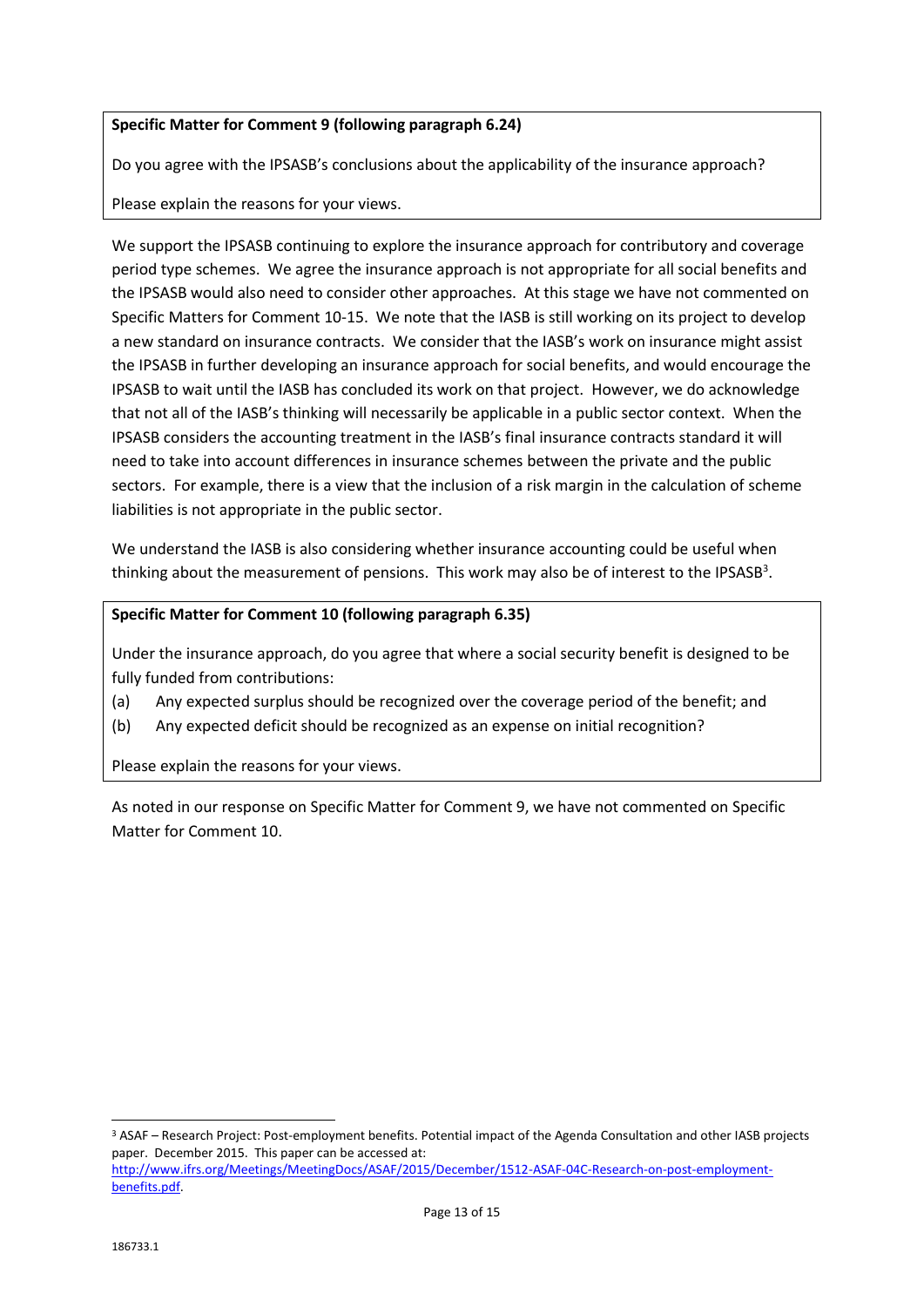# **Specific Matter for Comment 11 (following paragraph 6.37)**

In your view, under the insurance approach, what is the appropriate accounting treatment for the expected deficit of a social security benefit that is not designed to be fully funded from contributions:

- (a) Recognize an expense on initial recognition;
- (b) Recognize the deficit as an expense over the coverage period of the benefit;
- (c) Offset the planned subsidy and the liability only where this is to be received as a transfer from another public sector entity;
- (d) Offset the planned subsidy and the liability irrespective of whether this is to be received as a transfer from another public sector entity or as an earmarked portion of general taxation; or
- (e) Another approach?

Please explain the reasons for your views.

As noted in our response on Specific Matter for Comment 9, we have not commented on Specific Matter for Comment 11.

# **Specific Matter for Comment 12 (following paragraph 6.43)**

In your view, under the insurance approach, should an entity use the cost of fulfilment measurement basis or the assumption price measurement basis for measuring liabilities?

Please explain the reasons for your views.

As noted in our response on Specific Matter for Comment 9, we have not commented on Specific Matter for Comment 12.

# **Specific Matter for Comment 13 (following paragraph 6.63)**

Do you agree that, in those cases where the link between contributions and benefits is not straightforward, the criteria for determining whether the insurance approach is appropriate are:

- The substance of the scheme is that of a social insurance scheme; and
- There is a clear link between the benefits paid by a social security scheme and the revenue that finances the scheme.

If you disagree, please specify the criteria that you consider should be used.

Please explain the reasons for your views.

As noted in our response on Specific Matter for Comment 9, we have not commented on Specific Matter for Comment 13.

# **Specific Matter for Comment 14 (following paragraph 6.72)**

Do you support the proposal that, under the insurance approach, the discount rate used to reflect the time value of money should be determined in the same way as for IPSAS 25?

Please explain the reasons for your views.